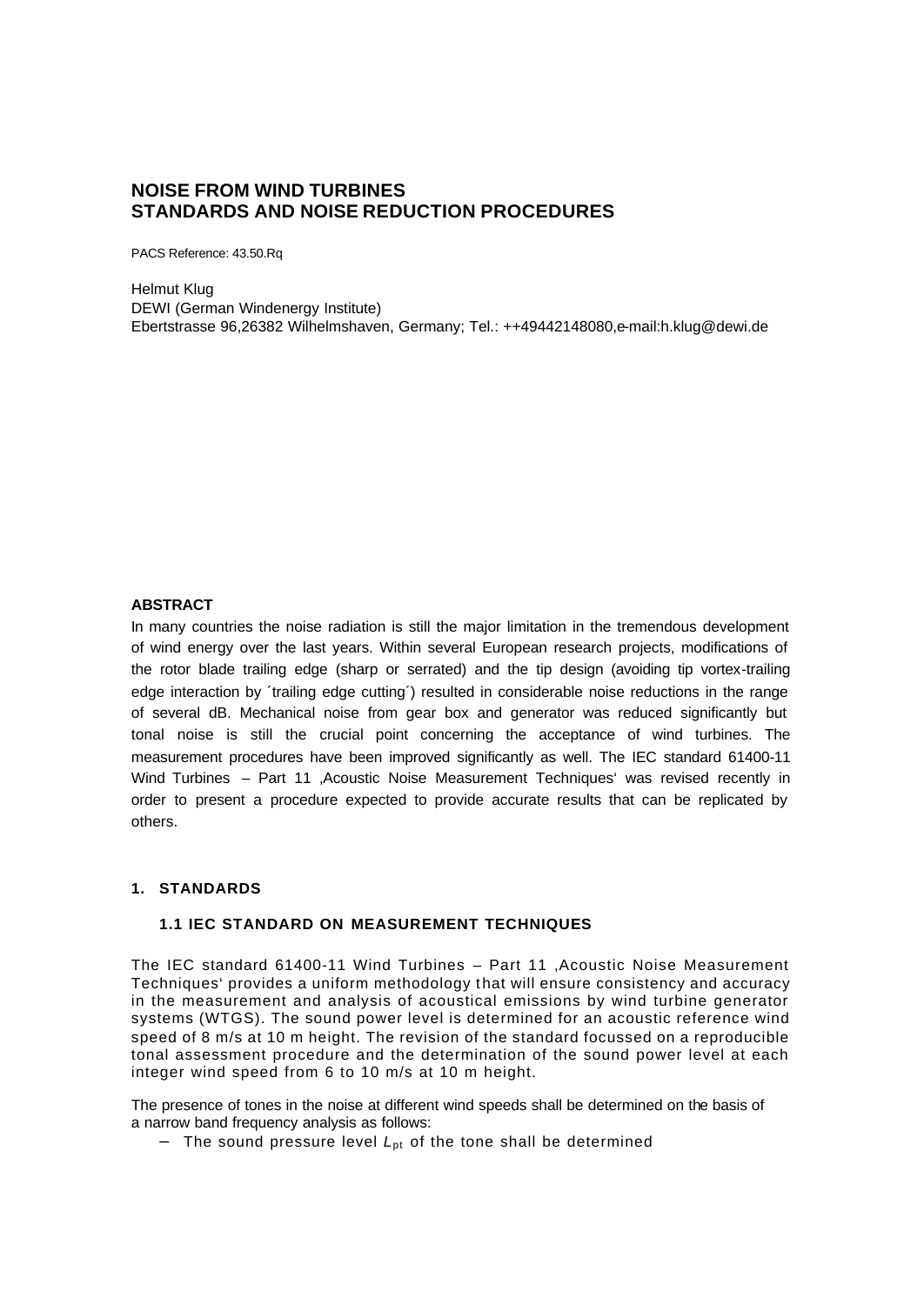- The sound pressure level of the masking noise *L*<sub>pn</sub> in a critical band around the tone shall be determined
- The tonality  $\Delta L_{\text{tn}}$ , the difference between the sound pressure level of the tone and the masking noise level shall be found

The tonal analysis shall cover the same wind speed range as the sound power level measurement. For each wind speed bin, the two one-minute periods with wind speeds closest to the integer wind speed value shall be analysed.

The narrow band frequency spectrum for the whole two-minutes period shall be determined. Then the two one-minute recordings shall be divided into twelve ten-second periods, from which twelve narrow band frequency spectra are obtained. From these twelve spectra all lines representing tones shall be identified.

Every spectral line is classified as a) 'tone', b) 'masking', or c) 'neither tone nor masking' as illustrated in the figure below.



 **Figure 1 – Illustration of classifying all spectral lines**

#### **Determination of the tone levels** *L***pt,i**

The sound pressure level of the tone,  $L_{pt,i}$  is determined by energy summing all the spectral lines identified as tones from each 12 ten-second spectrum

#### **Determination of the masking noise levels** *L***pn,i**

The 12 sound pressure levels of the masking noise,  $L_{pn,i}$ , are defined as follows:

$$
L_{pn} = L_{pn,avg} + 10 \text{ lg} \left[ \frac{\text{critical bandwidth}}{\text{effective noise bandwidth}} \right]
$$

 $\overline{\phantom{a}}$ J  $\overline{\phantom{a}}$ 

Where  $L_{\text{pn,avg,i}}$  is the energy average of the spectral lines identified as 'masking'.

#### **Determination of the tonality D***L***tn**

The tonality  $\Delta L_{\text{tn,i}}$  is the difference between the sound pressure level  $L_{\text{nt,i}}$  and the level  $L_{\text{pn,i}}$ . The  $12\Delta L_{\text{tn,i}}$ are then energy averaged to one  $\Delta L_{\text{tn}}$ .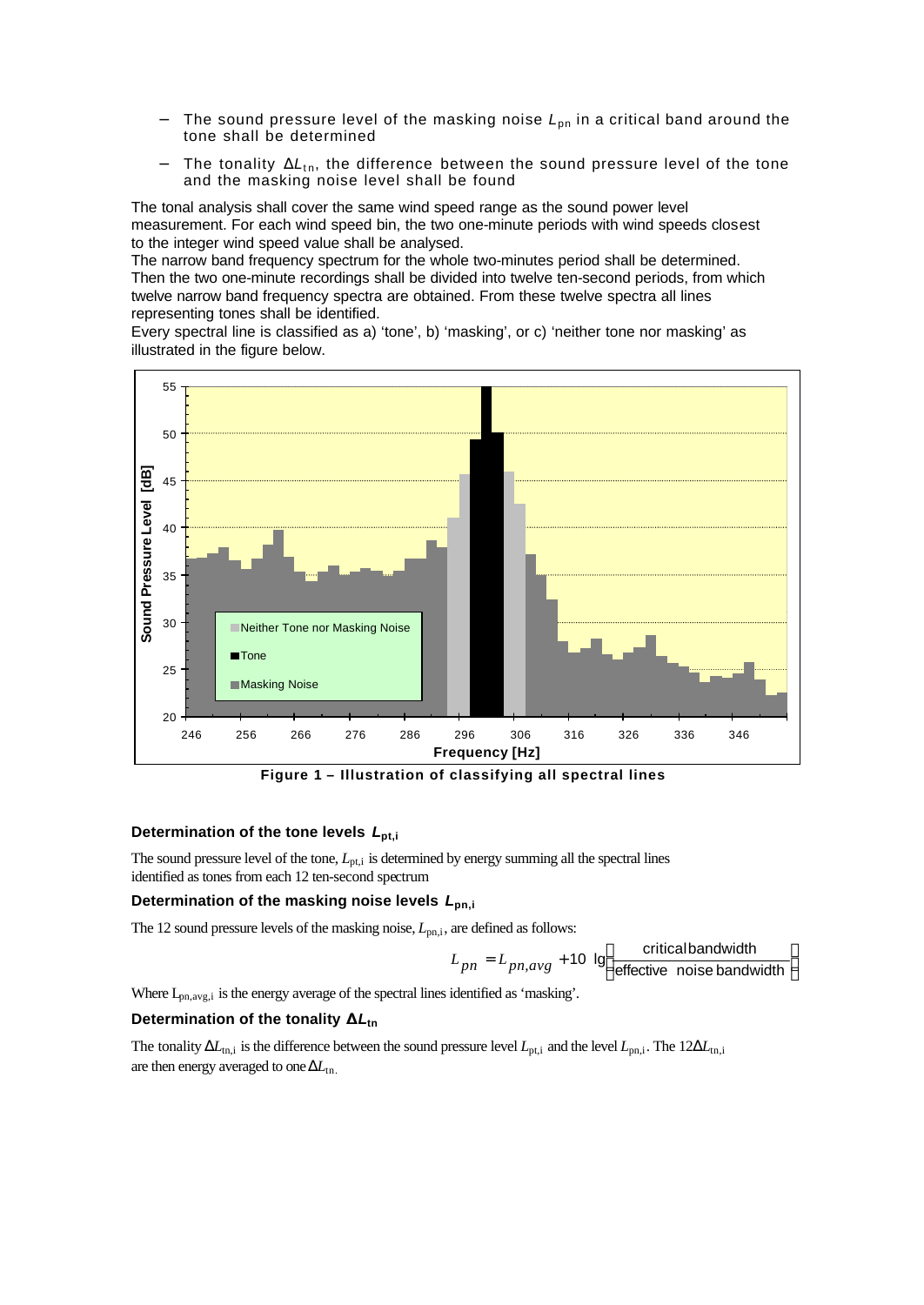#### **1.2 DECLARATION OF SOUND POWER LEVEL AND TONALITY VALUES OF WIND TURBINES**

Information on the sound power level and tonality of wind turbines is needed by planners, manufacturers and authorities. At present wind turbine noise specifications tend to be based on measurement results from a single turbine of a particular make and model and these are then taken to be representative of these turbines as a whole. Clearly this is unlikely to be the case, as there will be individual variation between different turbines. The intention of this document is to determine declared noise emission values from a sample of turbines of the same type. The declaration will increase the reliability of wind farm planning and shall facilitate the comparison of sound power levels and tonality values of different types of wind turbines.

The documents IEC 61400-14 (IEC 88/161/CD) and prEN 50376 give guidelines for declaring the apparent sound power level and tonality of a batch of wind turbines.

The declared sound power level for a wind turbine can be determined from n measurement results {*L*i}i=1,....n obtained by performing one measurement at each of n individual turbines of the same type.

The *n* measurements result in a mean value  $\,L\,$  <sub>w</sub> and a standard deviation s defined as follows −

$$
\overline{L}_W = \sum_{i=1}^n \frac{L_i}{n}
$$
\n
$$
s = \sqrt{\frac{1}{n-1} \sum_{i=1}^n (L_i - \overline{L}_W)^2}
$$

The standard deviation of production  $\sigma_P$  can be estimated from:

$$
\sqrt{s^2 - {\bf s}_R^2} \le {\bf s}_P \le s
$$

An estimate of the standard deviation of reproducibility  $\leq R$  is 0.9 dB, see typical uncertainties given in Annex D of the IEC 61400-11 standard. As long as only limited data on the real standard deviation of reproducibility is available and as for some cases very small values of  $\leq$ were found the relation  $\mathbf{S}_{\text{F}}$  is shall be used.

The standard deviation  $\sigma$  used for the declaration (including the standard deviation  $\sigma_R$  and  $\sigma_P$ from the n existing measurements and the standard deviation  $\mathbf{F}$  and  $\mathbf{F}$  of a verification measurement) is then determined by:

$$
\boldsymbol{S} = \sqrt{\frac{1}{n}(\boldsymbol{S}_R^2 + \boldsymbol{S}_P^2) + (\boldsymbol{S}_R^2 + \boldsymbol{S}_P^2)} = \sqrt{\frac{1 + n}{n}(\boldsymbol{S}_R^2 + \boldsymbol{S}_P^2)}
$$

with  $s_R = 0.9$  dB and  $s_{R} = s$ 

−

The declared sound power level is calculated from:

$$
L_{WD} = \overline{L}_W + K = \overline{L}_W + 1.645 \mathbf{s}
$$

The sound power level shall be declared by dual-number noise emission values reporting both

 $L$  <sub>w</sub> and *K*. *K* represents a certain confidence level and *K* =1.645 *s* reflects a probability of 5% that a sound power level measurement result made according to IEC 61400-11 performed at a turbine of the batch exceeds the declared value.

For the declaration procedure the influence of turbine characteristics on the acoustical performance is of great importance:

− Hub height : The sound power level is correlated to the acoustic reference wind speed and not to the wind speed at hub height. An increase of hub height will increase the sound power level and might have an unpredictable effect on tonality.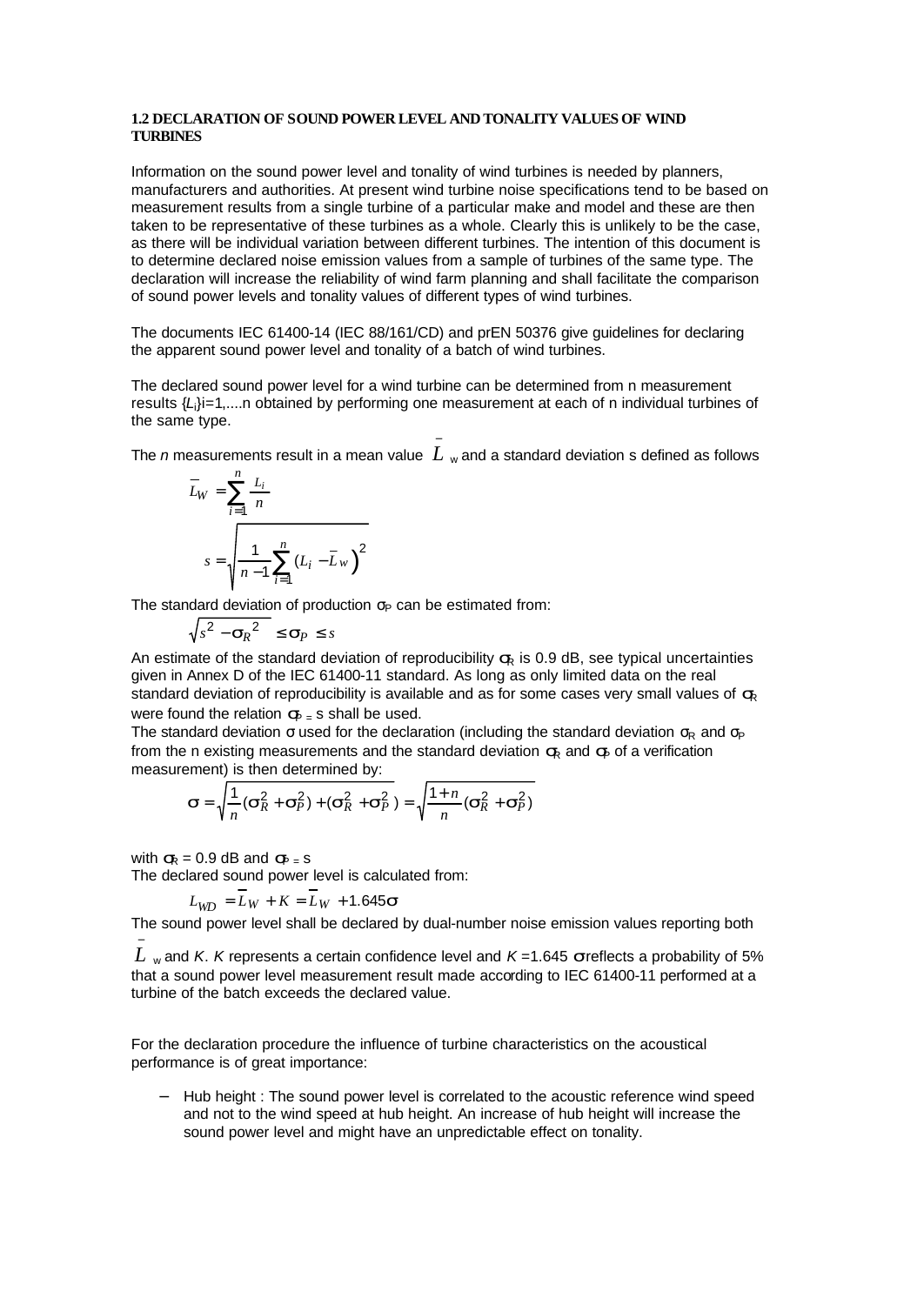- Tip speed: the sound power level is very sensitive to the tip speed (L<sub>w</sub>∼50....60logV<sub>tip</sub>). An increase in tip speed will cause an increase in sound power level, and may have an influence on aerodynamic tones.
- − Pitch setting: Pitch settings affect the fundamental aero-acoustic processes on the blades, which may significantly change the overall sound power level and the tonality.
- − Gear box: A major source of mechanical tones is the gear box. Small changes in the design (like ratio's, tooth shape, casing thickness) can have a significant effect on the frequency and level of the tones
- − Blades: Changes to the blade geometry such as trailing edge thickness, tip shape, blade surface finish , internal structure, twist distribution, may all cause significant changes to the acoustical performance.
- In addition to the above mentioned items, there are a number of other items, generator, tower type, yaw motors, cooling fans, hydraulic pumps, etc., which may influence the acoustical performance.

### **1.3 MEASUREMENT OF NOISE IMMISSION FROM WIND TURBINES AT NOISE RECEPTOR LOCATIONS**

The IEA recommendation **Measurement of Noise Immission from Wind Turbines at Noise Receptor Locations** recommends measurement techniques and methods which will enable a characterisation of the noise immission from wind turbines at a noise reception location. In several countries standards or guidelines from industrial sources have been implemented. However, it is not possible to apply these procedures to wind turbine acoustic measurements since they must be carried out in windy conditions outside the scope of the standards dealing with noise from industrial plants.



Fig. 2: Sound Pressure Levels around a Wind Farm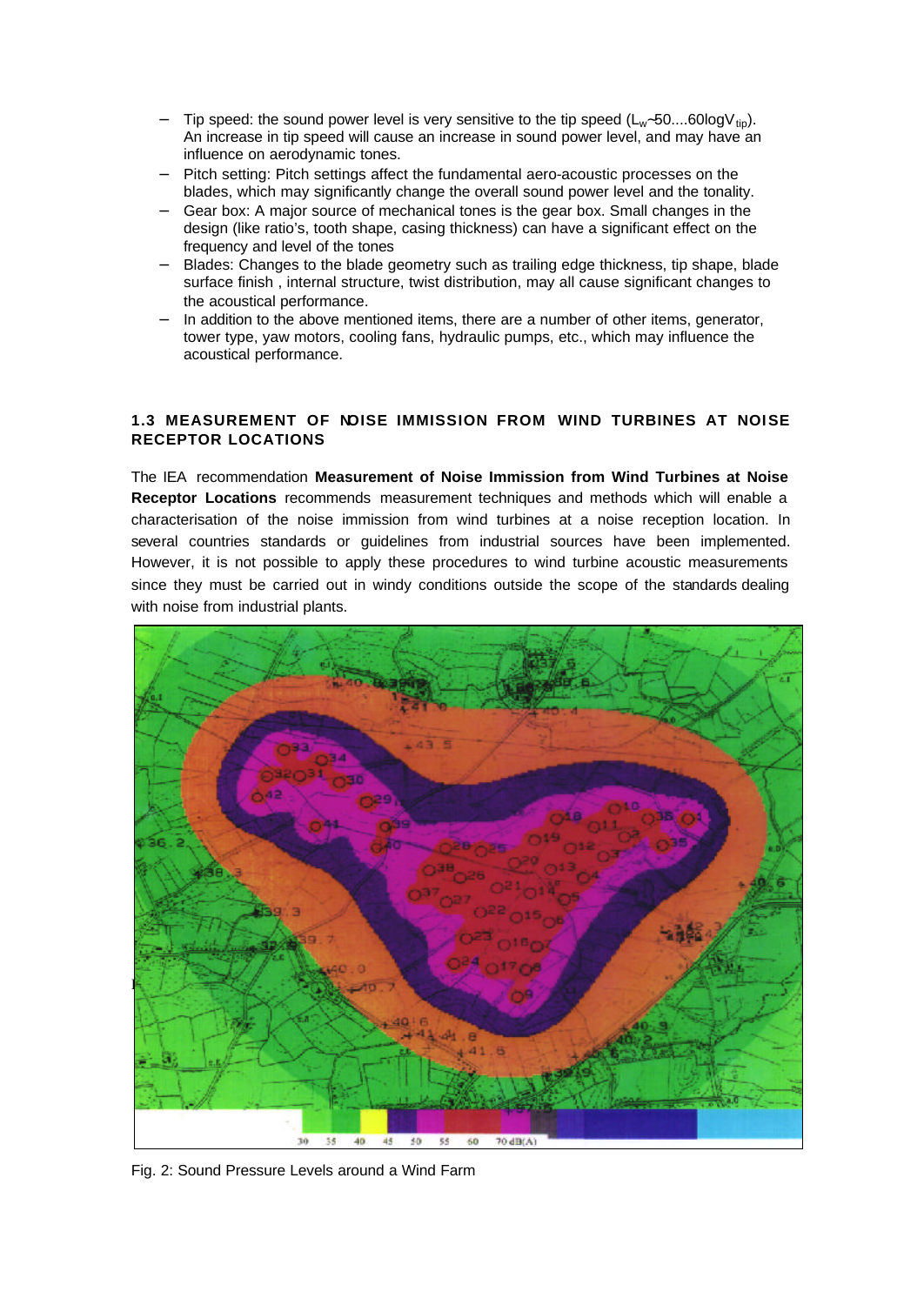# **2. NOISE REDUCTION PROCEDURES**

The choice of a wind turbine's blade pitch setting and its rotational speed is a compromise between noise radiation and energy production. The advantage of wind turbines with changed operational conditions (rotational speed/pitch setting) in noise-sensitive conditions (e.g. for specific wind directions  $\sigma$  at night-time) are obvious: The acoustically affected area is smaller so that more wind turbines can be erected in a wind farm. The proposed noise-reduction-tool can also be used for subsequent noise reduction in cases of complaints.

As changes in the operating conditions of the wind turbines will influence their power curves, any resulting loss in energy production can be calculated, so that the cost effectiveness of the measures can be evaluated.



Fig.3: Schematic of the flow around the outer part of the rotor blade



Fig. 4: Sound Power Level of a 3 MW Turbine as a Function of Rotational Speed: